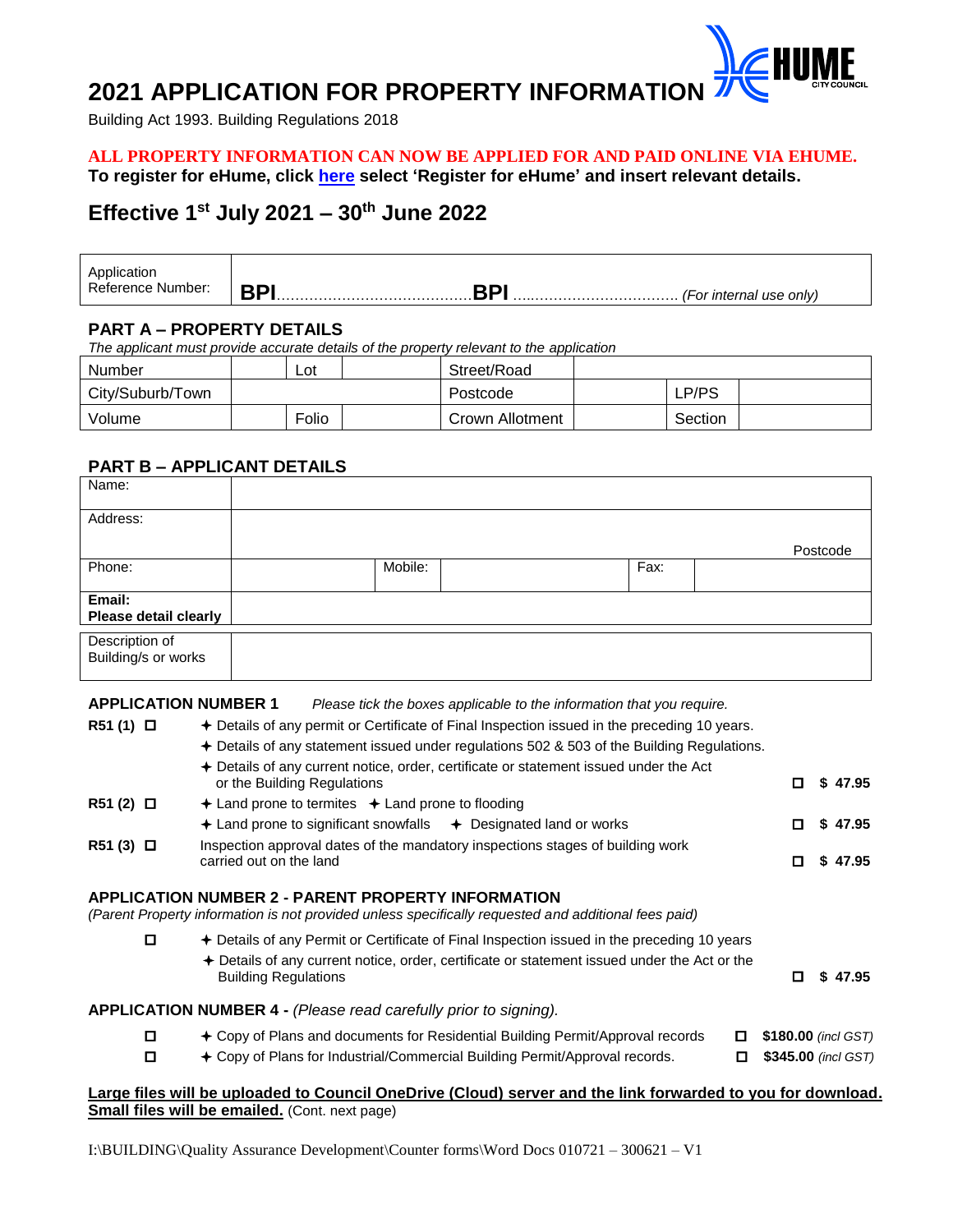#### *An application for Copy of Plans can only be made by the registered owner of the property with proof of identity. If you are NOT the registered owner, please complete the Agent Authorisation form.*

**The fee applicable to Application Number 4** for Plans, Documents or Certificates includes the following services:

- ➢ Administration ➢ Archive search & retrieval
- ➢ Uploading or emailing of documents

#### **If hard copies are required, additional copying fees are as follows**:

 $A4 = $4.00$  per sheet  $A3 = $6.00$  per sheet Large sheets = \$40.00 per sheet

## **APPLICATION NUMBER 5**

 $\Box$   $\rightarrow$  Title Search (Additional disbursement fees may apply)  $\Box$  \$100.00

Copy of individual document (eg. Occupancy Permit)  **\$ 95.00**

## **Notes: Please read**

- $\triangleright$  Applicant must complete, sign and date this application form.
- $\triangleright$  Council does not generally hold plans for Housing Commission built homes.
- $\triangleright$  Plans for buildings constructed prior to 1965 may not be in Council's archive.
- $\triangleright$  Additional fees may be charged for copying additional large documents or a number of documents.
- ➢ Agents must have written consent from the property owner to make application.
- ➢ Identification is required for proof of ownership e.g. Driver's licence.
- ➢ *These charges apply to application and search fee, refunds cannot be given.*
- $\triangleright$  This application form must be accompanied by payment.

# **Applications should be forwarded with payment by cheque or Money Order to:**

**Hume Building Control Services PO Box 119 Dallas 3047. Telephone 9205 2200.** 

#### **Electronic payment and lodgement/application can be made on Council's website via eHume. To register for eHume click [here](https://www.hume.vic.gov.au/Building-and-Planning/Building-and-Planning-Services/Submit-a-Building-or-Planning-Application) select 'Register for eHume" and insert relevant details.**

| <b>Applicants Signature:</b> | . | Date://20 |
|------------------------------|---|-----------|

This information is collected for the purposes of complying with the requirements of the Building Act 1993. Council will not disclose this information unless it is permitted to do so in accordance with the Act(s), or per the provisions of Council's Information Privacy and Health Records Policy. Failing to provide sufficient or necessary information may limit Council's ability to provide related service(s).

#### **Sewerage and Water Assets Information:**

For information regarding Melbourne Water & other authorities' main drains & sewerage systems, please contact:

| $\bullet$ | <b>MAIN DRAINS</b> | <b>Melbourne Water</b>    | 9235 2100    |
|-----------|--------------------|---------------------------|--------------|
| $\bullet$ | SEWER              | <b>Yarra Valley Water</b> | 13 17 21     |
|           |                    | <b>City West Water</b>    | 13 16 91     |
|           |                    | Western Water             | 1800 805 301 |
|           |                    |                           |              |